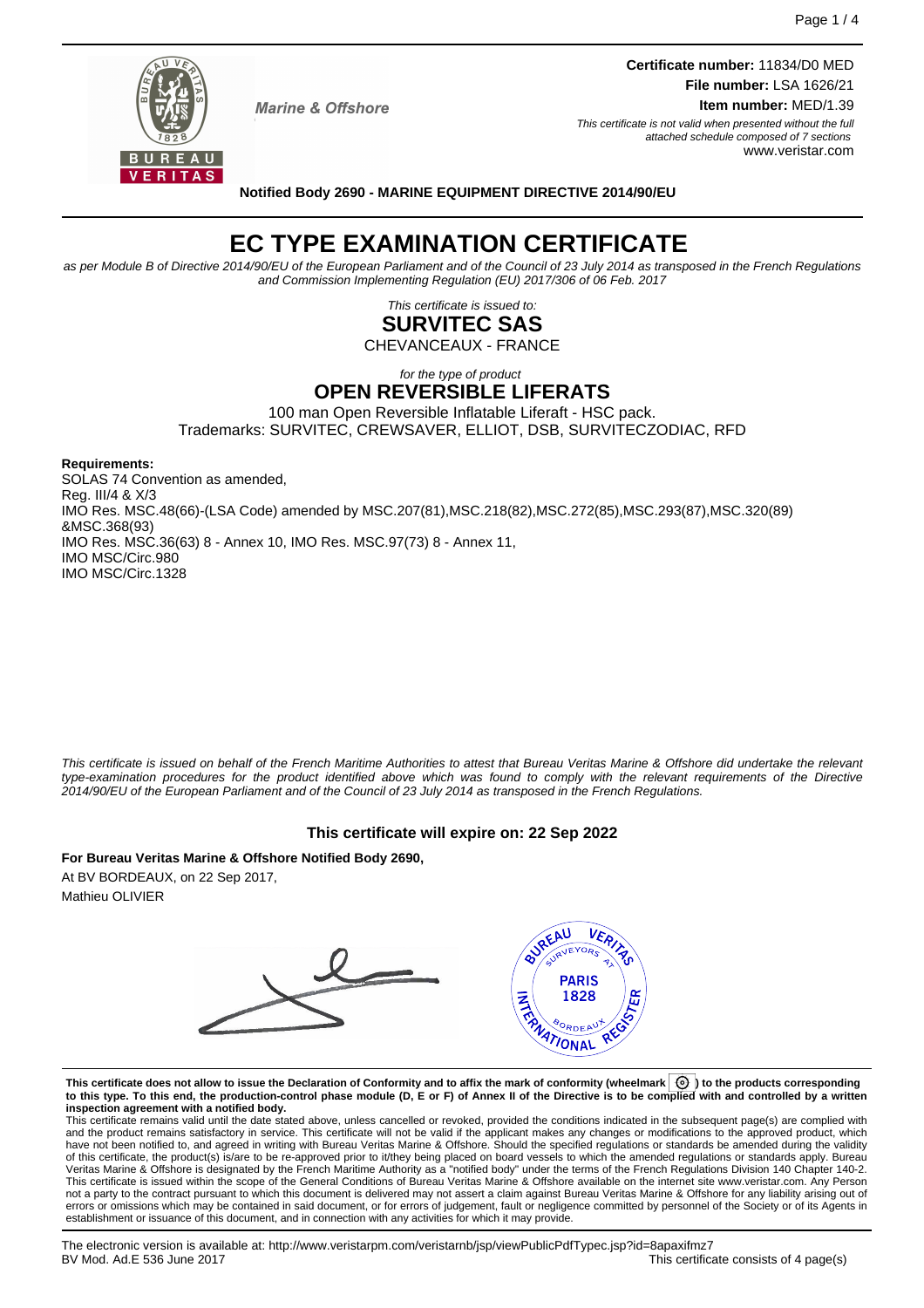## **THE SCHEDULE OF APPROVAL**

#### **1. PRODUCT DESCRIPTION:**

| <b>Trademark</b> | SURVITEC, CREWSAVER, ELLIOT, DSB, SURVITECZODIAC, RFD           |
|------------------|-----------------------------------------------------------------|
| <b>Type</b>      | Open reversible Inflatable Liferaft 100 Man - ORIL 100 HSC pack |
| Weight           | $330$ Kg                                                        |
|                  |                                                                 |

| Overall dimensions of the inflated liferaft (mm) |       |               | <b>Working pressure (mb)</b> |
|--------------------------------------------------|-------|---------------|------------------------------|
| Length                                           | Width | <b>Height</b> |                              |
| 8300                                             | 5100  | 1000          | 62                           |

*As indicated in the technical documentation submitted by the Applicant.*

#### **2. DOCUMENTS AND DRAWINGS:** • Drawings and specifications:

| Drawings and specifications: |                                                            |              |            |
|------------------------------|------------------------------------------------------------|--------------|------------|
| <b>Number</b>                | <b>Title</b>                                               | <b>Issue</b> | Date       |
| BE 280<br><b>CHX</b>         | SURVITECZODIAC<br><b>OPEN REVERSIBLE LIFERAFT HSCR 100</b> |              | 24/07/2017 |
| $\sim$                       | <b>BRANDS FILE</b>                                         | -            | 29/05/2013 |

| Material<br>and | components :                                                                                         |                     |                |
|-----------------|------------------------------------------------------------------------------------------------------|---------------------|----------------|
| Number          | <b>Title</b>                                                                                         | <i><b>Issue</b></i> | <b>Date</b>    |
| F 02            | e for liferafts COASTAL-<br>TOSR-L<br>ORIL<br>TO<br>⊺ SR-u<br>DL-<br>tile<br>Suppliers<br><i>.</i> . | M                   | /2017<br>24/07 |

#### • Manual(s) for installation use and maintenance.

*No departure from these documents is permitted without the prior consent of the Society.*

#### **3. TEST REPORTS:**

| AFT TYPE TESTS!<br>LIFEI |                                                                            |                     |            |
|--------------------------|----------------------------------------------------------------------------|---------------------|------------|
| $\blacksquare$<br>Number | Title                                                                      | <i><b>Issue</b></i> | Date       |
| ---                      | $\cdot$ $\sim$<br>u the l<br>Liferaft<br>performed<br><b>Tests</b><br>. on | $\sqrt{ }$          | 24/07/2017 |

#### **TOWING FORCE**

|                  | With the sea anchor deployed | Without the sea anchor deployed |
|------------------|------------------------------|---------------------------------|
| Towed at 2 knots | $232 \text{ daN}$            | 196 daN                         |
| Towed at 3 knots | $420$ daN                    | $315$ daN                       |

#### **TESTS ACCORDING TO THE RECOMMENDATIONS OF THE GUIDELINES MSC.1/CIRC.1328**

| - -<br>Numbor | <b>FIRE AT</b><br>Title                                                                                 | lecuc<br>ыл | $\sim$<br>Date                              |
|---------------|---------------------------------------------------------------------------------------------------------|-------------|---------------------------------------------|
| $- - -$       | --<br>FDC<br><b>TDC</b><br>recapitulatif<br>Summar<br>des<br>essais<br>`ecte<br>l ableau<br>. CSLS<br>∸ | $- - -$     | $\nu$ (05/0012)<br>$\sim$<br>20/UJ/<br>201. |

#### **4. APPLICATION / LIMITATION:**

As per requirements stated on front page of this certificate.

• Maximum capacity: 100 persons.

• Maximum permitted stowage height above waterline : 20 meters

• The maintenance of the liferaft shall be carried out according to the IMO Resolution A.761 (18) as amended and with instructions stated in the Manual(s) for installation use and maintenance.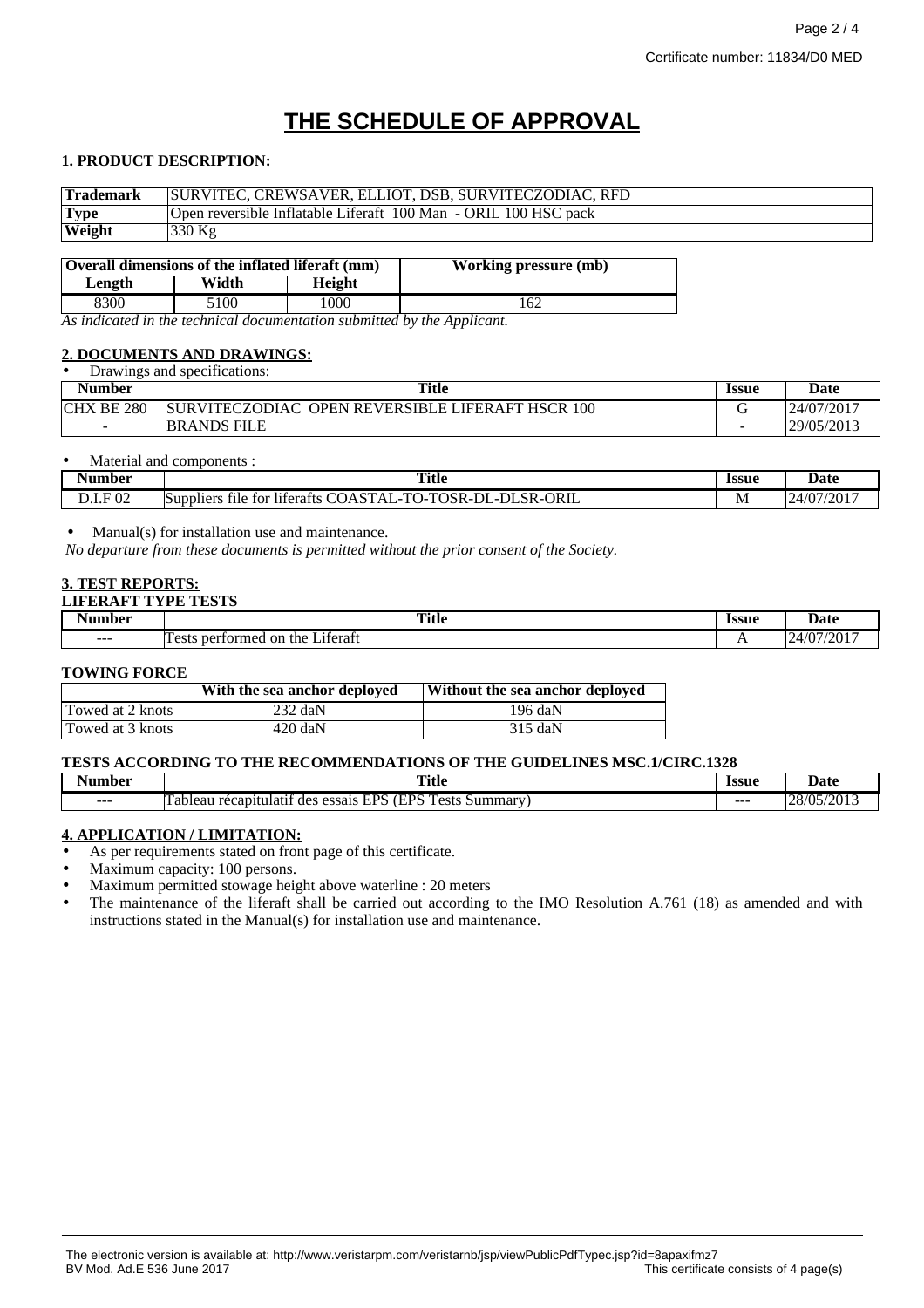#### **5. PRODUCTION SURVEY REQUIREMENTS:**

This certificate alone does not allow the applicant to issue the Declaration of Conformity and to affix the mark of conformity (wheelmark) to the products corresponding to this type. To this end, the production-control phase module D "Production Quality Assurance" or F "Product Verification" of Annex II of the Directive is to be complied with and controlled by a written inspection agreement with a Notified Body.

The manufacturer shall institute a quality control procedure to ensure that the inflatable liferaft are produced to the same standard as the approved prototype and shall keep records of any production tests carried out in accordance with instructions given in IMO Resolution MSC.81 (70) Part 2.

Each liferaft intended to be fitted onboard a ship registered to a National register adhering to the Directive shall be delivered with a Declaration of Conformity.

Each equipment, or batch of equipment, is to be supplied with its Manual(s) for Installation, use & maintenance and instructions for servicing stations for frequency and tests to be carried out according to IMO Resolution A.761(18). The servicing stations must be recognized by the manufacturer according to IMO Resolution A.761(18), for their competences to service and repack such life-rafts.

For information concerning the production phase modules, **Survitec SAS, France** has declared the following manufacturing site(s):

#### **Survitec SAS**

Route de Chatenet 17210 Chevanceaux - France

#### **6. MARKING OF PRODUCT:**

| <b>Markings on container</b>                                                                                                                                                                                                            | <b>Markings on inflatable liferaft</b>                                                                                                                                          |  |
|-----------------------------------------------------------------------------------------------------------------------------------------------------------------------------------------------------------------------------------------|---------------------------------------------------------------------------------------------------------------------------------------------------------------------------------|--|
| Maker's name or trade mark.                                                                                                                                                                                                             |                                                                                                                                                                                 |  |
| Serial Number                                                                                                                                                                                                                           |                                                                                                                                                                                 |  |
| Name of approving authority                                                                                                                                                                                                             |                                                                                                                                                                                 |  |
| Reference is made to MED 2014/90/EU chapter 2.                                                                                                                                                                                          |                                                                                                                                                                                 |  |
| In particular Article 10.3 specifies that the wheelmark shall be followed by the identification number of the Notified Body<br>involved in the production control phase (module D, E or F) and by the year in which the mark is affixed |                                                                                                                                                                                 |  |
| (4 digits or last 2 digits).                                                                                                                                                                                                            |                                                                                                                                                                                 |  |
| Number of persons it is permitted to carry                                                                                                                                                                                              | Number of persons it is permitted to accommodate over each<br>buoyancy tube, in characters not less than 100 mm in height of<br>a colour contrasting with that of the liferaft. |  |
| Date when last serviced                                                                                                                                                                                                                 | Name and place of servicing station where it was last serviced                                                                                                                  |  |
| Type of emergency pack enclosed                                                                                                                                                                                                         | Date of manufacture (month and year)                                                                                                                                            |  |
| Length of painter                                                                                                                                                                                                                       |                                                                                                                                                                                 |  |
| Maximum permitted stowage height above waterline                                                                                                                                                                                        |                                                                                                                                                                                 |  |
| Launching instructions                                                                                                                                                                                                                  |                                                                                                                                                                                 |  |
| <b>NON SOLAS REVERSIBLE</b>                                                                                                                                                                                                             |                                                                                                                                                                                 |  |

Provision shall be made for marking each liferaft with the name and port of resitry of the ship to which it is to be fitted, in such a form that the ship identification can be changed at any time without opening the container.

In addition, liferafts subject to extended service intervals pursuant to SOLAS regulation III/20.8.3 should be marked to indicate that they have been approved and certified for extended service intervals in accordance with the guidelines MSC.1/Circ.1328.